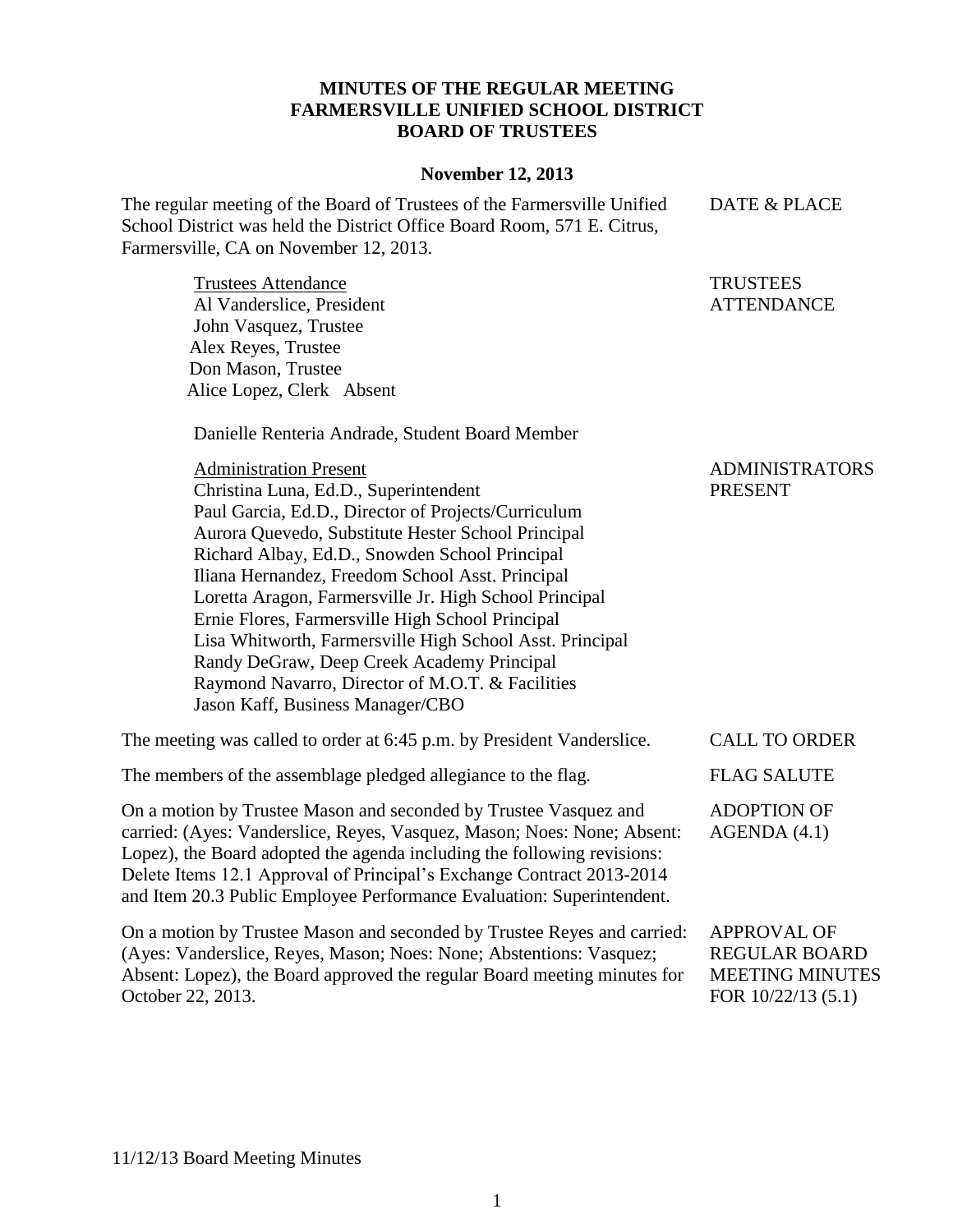| On a motion by Trustee Mason and seconded by Trustee Reyes and carried:<br>(Ayes: Vanderslice, Reyes, Vasquez, Mason; Noes: None; Absent: Lopez),<br>the Board approved the released warrants dated:<br>October 17, 2013 in the amount of \$112,284.81<br>October 31, 2013 in the amount of \$268,274.19 | <b>APPROVAL OF</b><br><b>RELEASED</b><br><b>WARRANTS</b> (5.2)                                   |
|----------------------------------------------------------------------------------------------------------------------------------------------------------------------------------------------------------------------------------------------------------------------------------------------------------|--------------------------------------------------------------------------------------------------|
| On a motion by Trustee Vasquez and seconded by Trustee Mason and<br>carried: (Ayes: Vanderslice, Reyes, Vasquez, Mason; Noes: None; Absent:<br>Lopez), the Board approved the International Trade Fair on Cleaning and<br>Maintenance on November 18-21, 2013 in Las Vegas, NV.                          | <b>APPROVAL OF</b><br><b>INTERNATIONAL</b><br>TRADE FAIR (5.3)                                   |
| Danielle Renteria Andrade, Student Board member, made an oral report to<br>the Board regarding FHS activities.                                                                                                                                                                                           | AWARDS/<br><b>PRESENTATIONS</b><br>(6.1)                                                         |
| John Alvarez, community member, addressed the Board regarding<br>community events and concerns.                                                                                                                                                                                                          | PUBLIC COMMENTS<br>(8.0)                                                                         |
| Brian Carroll, Jr. High School teacher, addressed the Board regarding<br>Principals Exchange staff development and techniques.                                                                                                                                                                           |                                                                                                  |
| Raquel Quintanar, Freedom School teacher, addressed the Board to clarify<br>comments made at a previous Board meeting were meant to be directed to<br>District Office staff making the decisions, not the site administrator.                                                                            |                                                                                                  |
| Paul Jarman, community member, addressed the Board regarding concerns<br>for teachers.                                                                                                                                                                                                                   |                                                                                                  |
| Sandra Carbajal, parent, addressed the Board regarding the Town Hall<br>meetings.                                                                                                                                                                                                                        |                                                                                                  |
| Maria Valdovinos, parent, addressed the Board regarding concerns for<br>Hester School and the community.                                                                                                                                                                                                 |                                                                                                  |
| On a motion by Trustee Vasquez and seconded by Trustee Mason and<br>carried: (Ayes: Vanderslice, Reyes, Vasquez, Mason; Noes: None; Absent:<br>Lopez), the Board approved hosting the Schuman's National<br>Underclassman Football Combine on Saturday, March 29, 2013 at FHS.                           | <b>APPROVAL TO HOST</b><br><b>FOOTBALL</b><br>COMBINE (11.1)                                     |
| On a motion by Trustee Reyes and seconded by Trustee Vasquez and<br>carried: (Ayes: Vanderslice, Reyes, Vasquez, Mason; Noes: None; Absent:<br>Lopez), the Board approved the California Agriculture Teachers Assn.<br>Conference on November 15-16, 2013 in Fish Camp, CA.                              | <b>APPROVAL OF CA</b><br><b>AGRICULTURE</b><br><b>TEACHERS ASSN.</b><br><b>CONFERENCE</b> (11.2) |
| On a motion by Trustee Mason and seconded by Trustee Vasquez and<br>carried: (Ayes: Vanderslice, Reyes, Vasquez, Mason; Noes: None; Absent:<br>Lopez), the Board approved the New Directors Workshop on December 2-<br>3, 2013 in Ontario, CA.                                                           | <b>APPROVAL OF NEW</b><br>DIRECTORS'<br>WORKSHOP (12.2)                                          |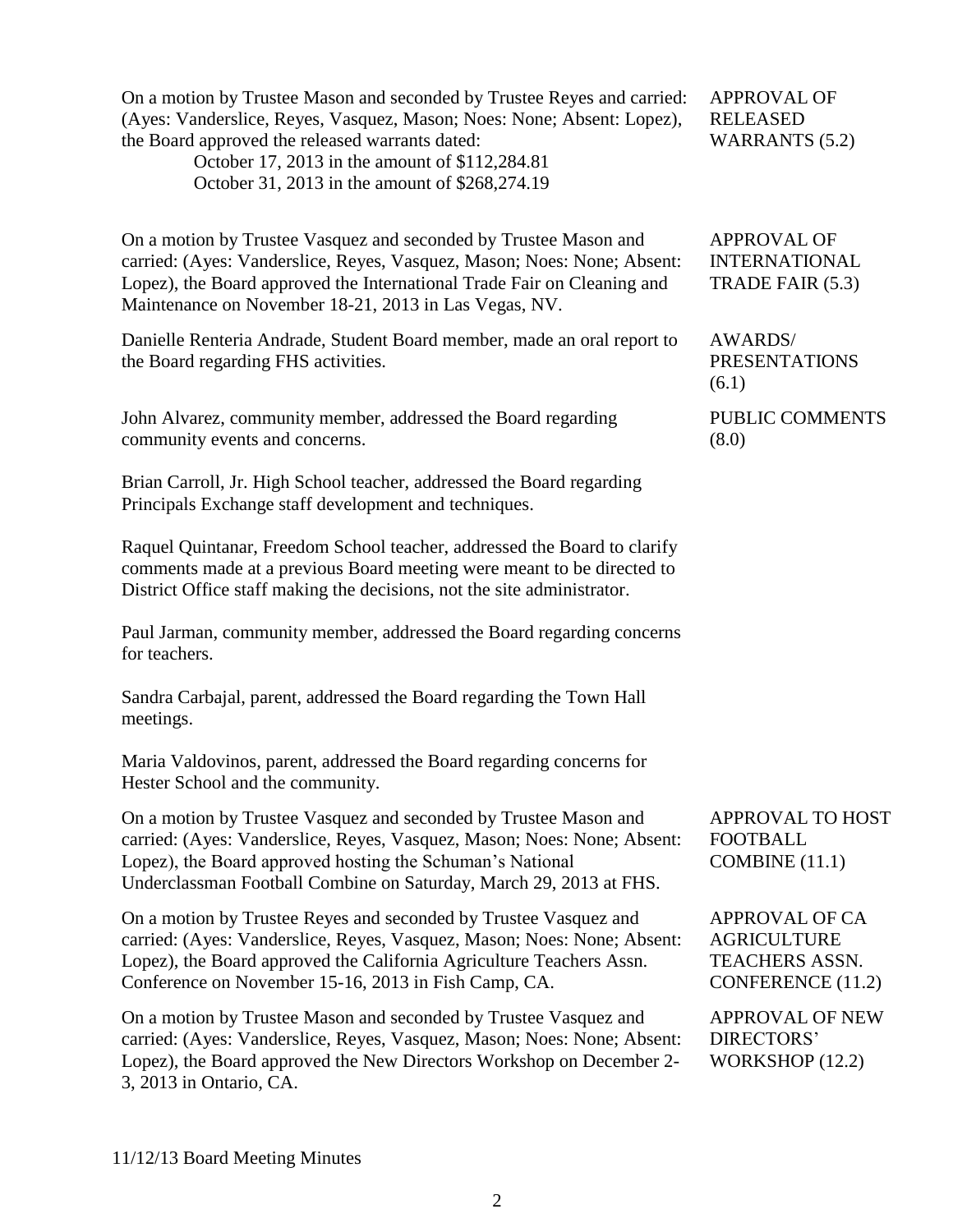On a motion by Trustee Reyes and seconded by Trustee Mason and carried: (Ayes: Vanderslice, Reyes, Vasquez, Mason; Noes: None; Absent: Lopez), the Board approved the contract for Shmoop Computer Software Program for secondary students beginning in Grade 6.

On a motion by Trustee Mason and seconded by Trustee Vasquez and carried: (Ayes: Vanderslice, Reyes, Vasquez, Mason; Noes: None; Absent: Lopez), the Board approved the personnel items as per the Board transmittal form.

On a motion by Trustee Reyes and seconded by Trustee Vasquez and carried: (Ayes: Vanderslice, Reyes, Vasquez, Mason; Noes: None; Absent: Lopez), the Board approved the Curriculum and Projects Administrator job description.

On a motion by Trustee Vasquez and seconded by Trustee Mason and carried: (Ayes: Vanderslice, Reyes, Vasquez, Mason; Noes: None; Absent: Lopez), the Board adopted Resolution #09-11-12-13 for Assignment for Christopher Miguel.

The Board did not take any action regarding Item 14.1: Call for Nominations for CSBA Delegate Assembly.

Consideration was given to items that the Governing Board wished to have placed on the agenda for the next meeting. Trustee Vasquez requested a review of the District budget be conducted from an outside source excluding TCOE and M. Green and Associates. Trustee Reyes requested a copy of the contract from Principal's Exchange.

On a motion by Trustee Reyes and seconded by Trustee Mason and carried: (Ayes: Vanderslice, Reyes, Vasquez, Mason; Noes: None; Absent: Lopez), the Board approved Budget Revision #4.

On a motion by Trustee Reyes and seconded by Trustee Vasquez and carried: (Ayes: Vanderslice, Reyes, Vasquez, Mason; Noes: None; Absent: Lopez), the Board adopted Resolution #10-11-12-13 Establishing a Special Reserve Fund and authorizing Interfund Transfer from General Fund to Special Reserve.

On a motion by Trustee Reyes and seconded by Trustee Vasquez and carried: (Ayes: Vanderslice, Reyes, Vasquez, Mason; Noes: None; Absent: Lopez), the Board approved Oral E. Micham, Inc. as Phase II Lease/Leaseback Contractor for Hester Modernization.

APPROVAL OF SHMOOP COMPUTER SOFTWARE PROGRAM (12.3)

APPROVAL OF PERSONNEL ITEMS (13.1)

APPROVAL OF CURRICULUM AND PROJECTS ADMINISTRATOR JOB DESCRIPTION (13.2)

ADOPTION OF RESOLUTION #09-11-12-13 (13.3)

NO ACTION TAKEN RE: ITEM 14.1

CONSIDERATION OF ITEMS FOR NEXT MEETING (14.1)

APPROVAL OF BUDGET REVISION #4 (15.1)

ADOPTION OF RESOLUTION #10-11-12-13 (15.2)

APPROVAL OF ORAL E. MICHAM, INC. AS PHASE II LEASE/LEASEBACK CONTRACTOR FOR **HESTER** MODERNIZATION (16.1)